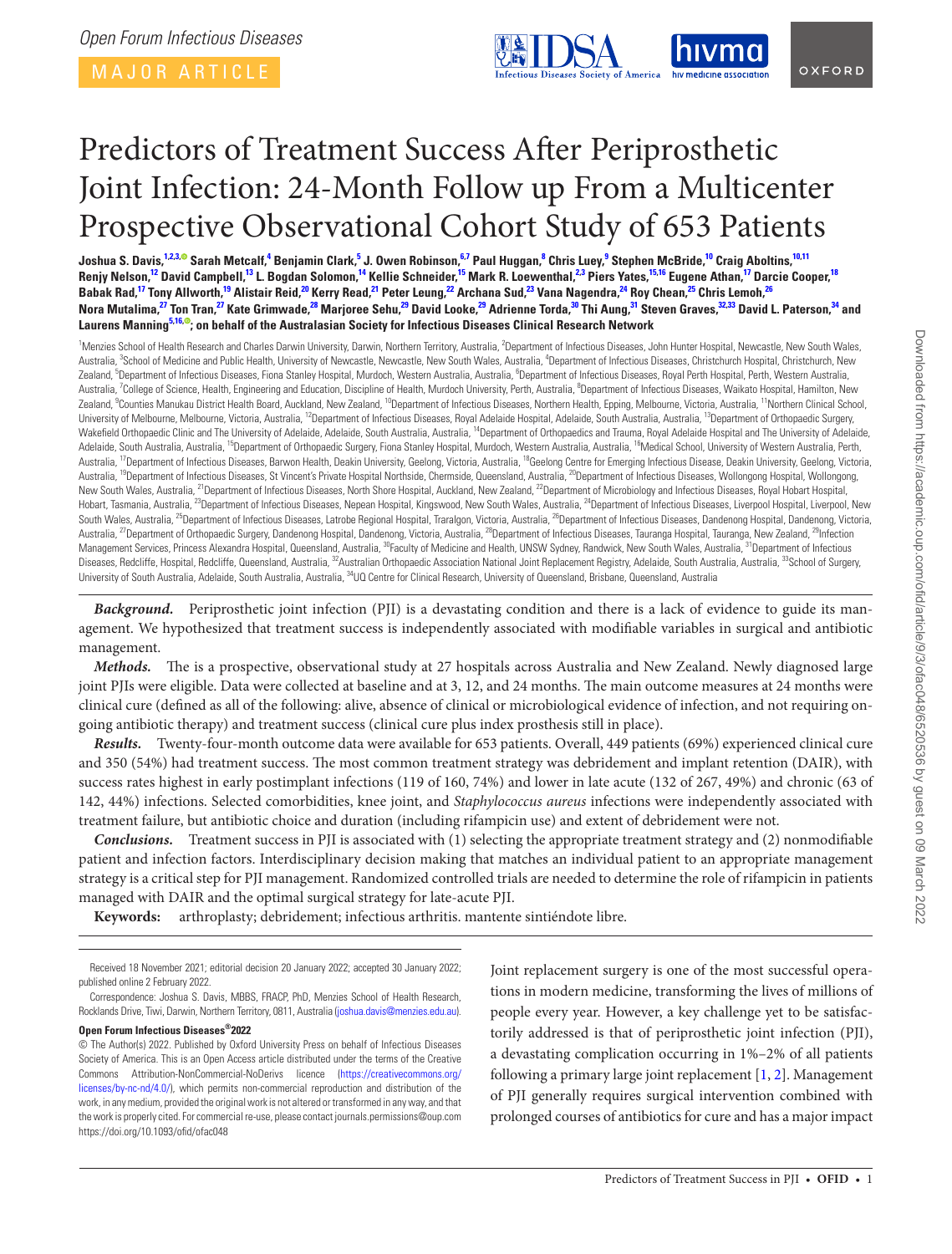on patients' quality of life [\[3,](#page-7-2) [4\]](#page-7-3) as well as high healthcare costs. In the United States, the annual costs of treating PJIs were estimated to exceed US\$1.6 billion in 2020 [[5](#page-7-4)], and Australian PJIs managed with debridement and implant retention (DAIR) cost on average >US\$50 000 per episode [\[6\]](#page-7-5).

Despite high morbidity and healthcare costs, there is a lack of high-quality evidence to guide the management of PJI. Fewer than 2500 patients have ever been randomized into any clinical trial assessing PJI, and international guideline recommendations are mostly based on "limited" or "moderate" evidence [\[7](#page-7-6)[–9\]](#page-7-7). Most large observational studies of PJI are retrospective [[10](#page-7-8), [11\]](#page-7-9), and previous prospective studies are usually small, single-center studies with a specialized interest in PJI and revision surgery. Reported treatment success rates for PJI vary widely [[12\]](#page-7-10), and they are likely to be dependent on interacting patient, microbiological, and treatment factors as well as differences in defining success.

The Prosthetic joint Infection in Australia and New Zealand Observational (PIANO) cohort has been previously described in detail [[13\]](#page-7-11). We hypothesized that PJI treatment success at 24 months was independently associated with modifiable variables in surgical (including the main treatment strategy) and antibiotic (use of rifampicin and duration of intravenous antibiotics) management. In this study, we report the main outcome data after 24 months of follow up.

## **METHODS**

#### **Setting and Participants**

The PIANO study was a prospective multicenter observational study conducted at 27 hospitals in Australia and New Zealand, all of which were part of the Australasian Society for Infectious Diseases Clinical Research Network. Participating sites were hospitals seeing at least 10 cases of PJI annually and had engagement from both infectious diseases and orthopedic surgeons.

Participant eligibility criteria and more detail on study methods have been described previously [\[13\]](#page-7-11). Periprosthetic joint infection was defined using the 2013 criteria of the Infectious Diseases Society of America [[14\]](#page-7-12). Participants were enrolled between July 2014 and December 31, 2017, and the last patient completed 24-month follow up in late December 2019.

#### **Patient Consent Statement**

Research governance approvals were obtained from each site and the study was prospectively registered (ANZCTR12615001357549). Multisite ethical approval was provided by the Human Research Ethics Committee of the Hunter New England Local Health District. All participants provided prospective written informed consent.

## **Data Collection and Management**

Demographic, clinical, and microbiological data were collected prospectively using specially designed case-report forms. Participants were assessed at baseline, periodically throughout the index hospital admission, and then at 3, 12, and 24 months after diagnosis. Data collection included direct review of the participant, review of medical records and pathology databases, and, if needed, discussion with the treating surgeons and medical teams. Data were entered into a purpose-built database, which included validation rules and legal limits for key variables. Missing data, outliers, or implausible values were queried with the site investigator and corrected if found to be data entry errors or omissions.

## **Definitions**

"Early" PJI was that diagnosed within 30 days of the original arthroplasty. "Late-acute" PJI was diagnosed >30 days from the original implant, with ≤7 days of symptoms and no evidence of a sinus communicating with the joint space. "Chronic" PJI was diagnosed >30 days after the original arthroplasty and with a sinus and/or >30 days of symptoms. The remainder were considered not classifiable.

The unique "main management strategy at day 90" was determined using a hierarchical approach, in the following order, ranked from highest to lowest, based on all surgical procedures within the first 90 days after diagnosis: (1) 2-stage revision arthroplasty; (2) single-stage revision arthroplasty; (3) DAIR; and (4) suppressive antibiotic therapy with noncurative intent. This was coded as follows: (1) DAIR if at least 1 debridement was done, the intent was curative, and no revision or excision arthroplasty had been done; (2) 2-stage revision if a 2-stage revision was initiated within the first 90 days, even if the original strategy had been DAIR, and even if the second stage had not yet been completed by day 90 (but this was intended); (3) 1-stage revision if a 1-stage revision had been done by day 90, even if there was a preceding debridement; and (4) chronic suppression with noncurative intent if this was the declared intention, even if 1 or more debridements were performed, as long as no revision surgery was performed.

"Clinical cure" was defined as all of the following: (1) patient alive; (2) documented absence of clinical or microbiological evidence of infection; and (3) no ongoing use of antibiotics for the index joint. "Treatment success" was defined as clinical cure plus the key prosthesis still being in place, regardless of the number of debridements needed [\[15](#page-7-13)]. The "key prosthesis" was defined as follows: (1) the index prosthesis present at diagnosis for those whose main treatment strategy at day 90 was DAIR; (2) the destination prosthesis for those whose main treatment strategy at day 90 was 2-stage revision, even if the second stage was completed after day 90; (3) the destination prosthesis for those whose main treatment strategy at day 90 was single-stage revision; and (4) the index prosthesis for those who managed with suppressive antibiotics with noncurative intent.

#### **Statistical Analysis**

All statistical analyses were conducted using Stata version 15 (StataCorp, College Station, TX). Data were summarized using mean (standard deviation) or median (interquartile range [IQR])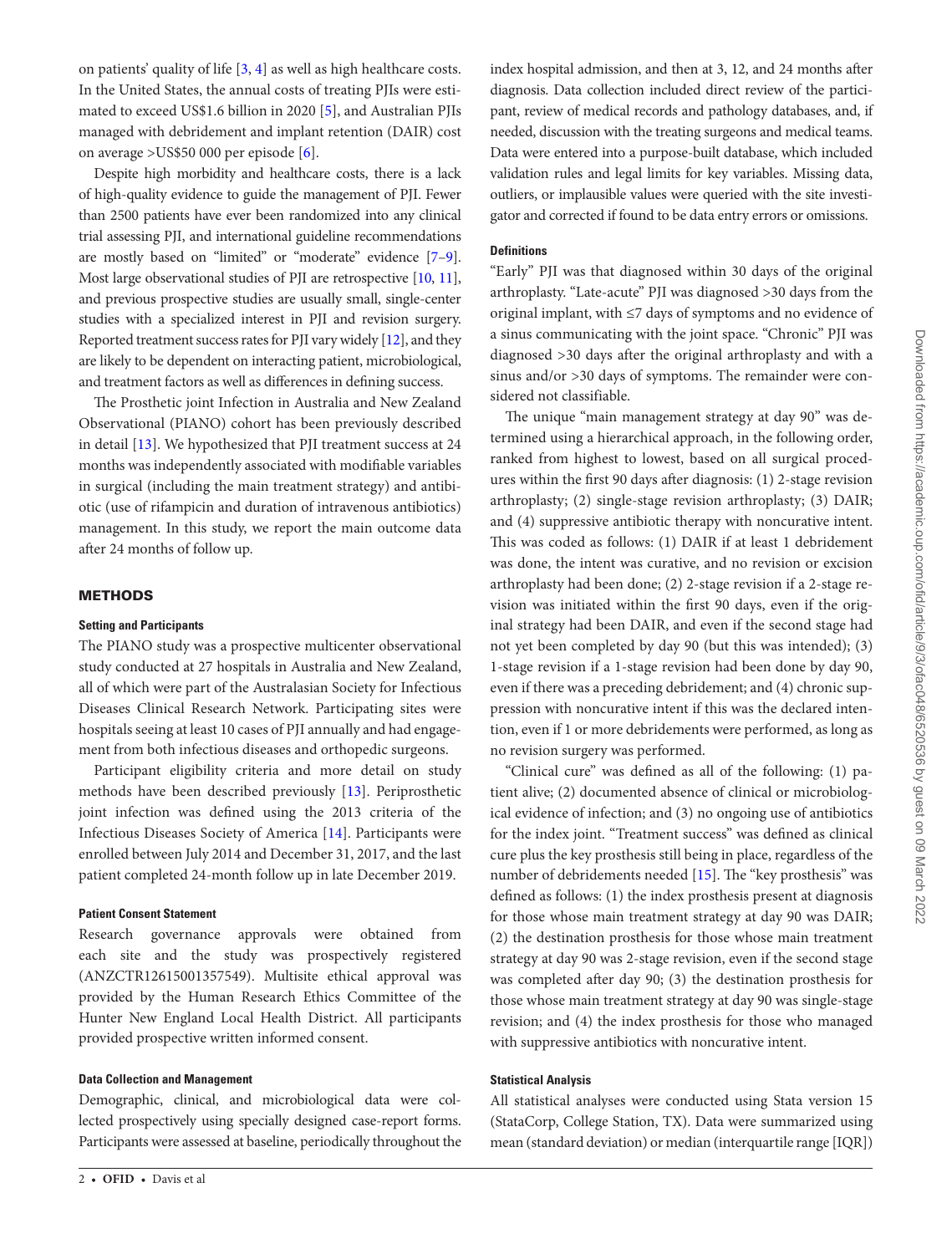for normally and nonnormally distributed variables, respectively. Categorical variables were compared using  $\chi^2$  tests. Continuous variables were compared using Student's *t* test for normally distributed and Mann-Whitney *U* test for nonnormally distributed variables. No assumptions were made about missing data and imputation was not used. Participants recorded as having died at any time point had that vital status carried forward to all future time points. Correlates of treatment success were determined using logistic regression models, with treatment success at 24 months as the outcome variable. Multivariable models were built starting with all variables where the Wald *P* was <.10 and then using backward selection until all remaining variables had Wald *P* < .05. *P* < .05 were considered statistically significant. Adjusted odds ratios (ORs) were presented with 95% confidence intervals (CIs) calculated using the exact method.

#### RESULTS

#### **Overall Cohort**

Of the 783 episodes originally included in the PIANO cohort, 24-month outcomes were available in 653 (83.4%). Of the remaining 130, either no data or incomplete data were collected at 24 months of follow up. These 130 had no significant differences in baseline characteristics from the 653 with endpoint data available: age (69.1 versus 68.8 years), gender (59% versus 57% male), involved joint (55% versus 55% knees), presentation type (28% versus 25% for early PJI), and organism (*Staphylococcus aureus* in 42% versus 40%, and polymicrobial in 20% versus  $24\%$ ;  $P =$  not significant for all comparisons).

The remainder of the results relate to the 653 patients with available data at 24 months, described in [Table 1.](#page-2-0) Of these, 52 (9.4%) had died, 549 (84%) were alive and had no clinical or microbiological signs of infection at 24 months, 449 (69%) were alive and met the criteria for clinical cure, and 350 (54%) met the criteria for treatment success ([Table 2\)](#page-3-0).

Taking the cohort as a whole, many baseline host factors correlated with treatment success at 24 months on univariable analysis ([Table 3](#page-3-1)). Younger age, hip as the index joint, early infection, higher baseline serum albumin, and the absence of chronic renal disease or malignancy were independently as-sociated with treatment success ([Table 3\)](#page-3-1). The proportion of episodes with treatment success according to infectionrelated characteristics are shown in [Table 4](#page-4-0). Knee infections had a lower chance of treatment success (48%) compared

<span id="page-2-0"></span>**Table 1. Baseline Characteristics, Microbiology, and Management of 653 Patients With Prosthetic Joint Infection and Available 24-Month Outcome Data, According to Present[a](#page-2-1)tion Type<sup>®</sup>** 

| Characteristic                        | Late Acute<br>$(n = 267)$ | Early<br>$(n = 160)$ | Chronic<br>$(n = 142)$ | Late (Not<br>Classifiable)<br>$(n = 84)$ | $P$ Value |
|---------------------------------------|---------------------------|----------------------|------------------------|------------------------------------------|-----------|
| Age (years; mean, sd)                 | 70.2(11.1)                | 67.5 (11.2)          | 69.6 (10.6)            | 70.1 (11.8)                              | .08       |
| Male sex (n, %)                       | 164 (61%)                 | 89 (56%)             | 69 (49%)               | 53 (63%)                                 | .06       |
| Joint Affected                        |                           |                      |                        |                                          |           |
| Knee                                  | 190 (71%)                 | 55 (34%)             | 69 (49%)               | 42 (50%)                                 | < .001    |
| Hip                                   | 68 (25%)                  | 98 (61%)             | 66 (47%)               | 37 (44%)                                 |           |
| Other                                 | 9(4%                      | 7(5%)                | 7(4%)                  | 5(6%)                                    |           |
| Left side affected                    | 117 (44%)                 | 68 (43%)             | 68 (48%)               | 31 (37%)                                 | .44       |
| Time from implant to diagnosis (days) | 939 (248-2638)            | 18 (13-22)           | 490 (104-1594)         | 711 (169-2940)                           | < .0001   |
| Duration of symptoms (days)           | $2(1-4)$                  | $3(1-7)$             | 58 (23-151)            | $14(10-21)$                              | < .0001   |
| Microbial Etiology <sup>b</sup>       |                           |                      |                        |                                          |           |
| Staphylococcus aureus                 | 135 (51%)                 | 65 (41%)             | 39 (27%)               | 29 (35%)                                 | < .0001   |
| <b>MRSA</b>                           | 8(3%)                     | 5(3%)                | 7(5%)                  | 3(4%)                                    | .52       |
| CoNS                                  | 29 (11%)                  | 47 (29%)             | 45 (32%)               | 24 (29%)                                 | < .0001   |
| Beta-hemolytic Strep                  | 45 (17%)                  | 14 (9%)              | $3(2.0\%)$             | $8(10\%)$                                | < .0001   |
| Enterococci                           | 6(2%)                     | 26 (16%)             | 7(5%)                  | 4(5%)                                    | < .0001   |
| Enterobacteriaceae                    | 10(4%)                    | 19 (12%)             | 9(6%)                  | 6(7%)                                    | .003      |
| <b>ESCAPPM</b> group                  | $2(1\%)$                  | 21 (13%)             | 14 (10%)               | $2(1\%)$                                 | < .0001   |
| Main Management Strategy at Day 90    |                           |                      |                        |                                          |           |
| <b>DAIR</b>                           | 163 (61%)                 | 111 (69%)            | 44 (31%)               | 34 (40%)                                 |           |
| Two-stage revision                    | 57 (21%)                  | 29 (18%)             | 62 (44%)               | 22 (26%)                                 | < .0001   |
| Single-stage revision                 | 8(3%)                     | 7(4%)                | 8(6%)                  | 13 (15%)                                 |           |
| Antibiotic suppression                | 32 (12%)                  | 6(4%)                | 15 (11%)               | 11 (13%)                                 |           |
| Excision arthroplasty                 | 5(2%)                     | 6(4%)                | 10(7%)                 | 3(4%)                                    |           |
| Unknown/other                         | $2(1\%)$                  | $2(1\%)$             | $2(1\%)$               | $1(1\%)$                                 |           |

Abbreviations: CoNS, coagulase-negative staphylococci; DAIR, debridement, antibiotics, irrigation and implant retention; ESCAPPM, organisms with inducible, chomosomally mediated beta-lactamase activity including Enterobacter spp. Serratia spp. Citrobacter freundii. Aeromonas spp. Proteus vulgaris. Providentia spp. and Morganella morganii: MRSA, Staphylococcus *aureus* methicillin-resistant; sd, standard deviation; Strep, *streptococcus*.

<span id="page-2-1"></span>a Data are n (%) for categorical variables and median (interquartile range) for continuous variables unless otherwise stated.

<span id="page-2-2"></span>**b**Not mutually exclusive.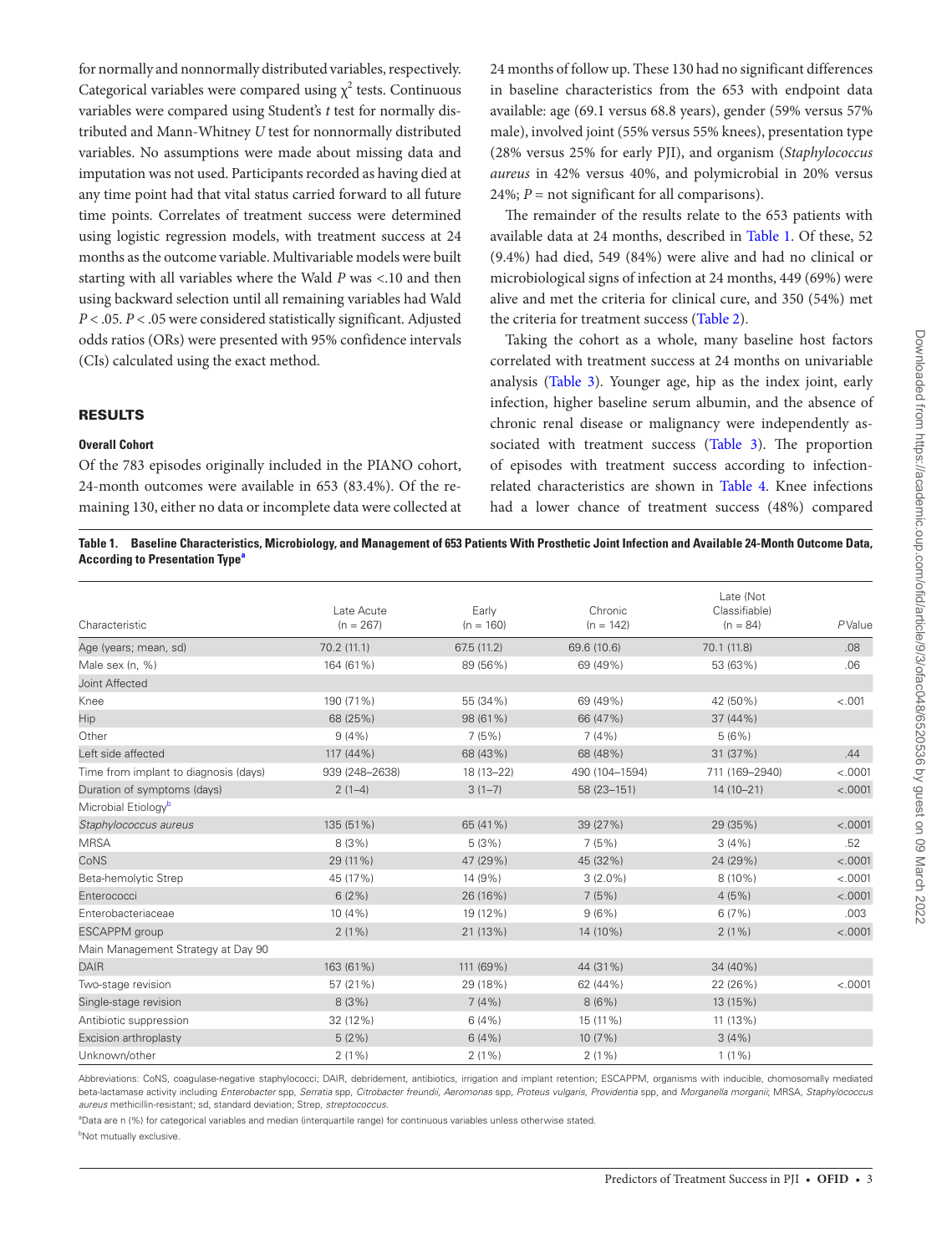#### <span id="page-3-0"></span>**Table 2. Outcomes at 24 Months in the Entire Cohort, According to Main Treatment Strategy at Day 90**

| Outcome                                             | Debridement<br>and Implant<br>Retention<br>$(n = 352)$ | Two-Stage Re-<br>vision<br>$(n = 170)$ | Suppressive<br>Antibiotic<br>Therapy<br>$(n = 64)$ | Single-Stage<br>Revision<br>$(n = 36)$ | Excision<br>Arthroplasty<br>$(n = 24)$ | Whole<br>Cohort<br>Combined<br>$(n = 653)$ |
|-----------------------------------------------------|--------------------------------------------------------|----------------------------------------|----------------------------------------------------|----------------------------------------|----------------------------------------|--------------------------------------------|
| Alive                                               | 317 (90%)                                              | 165 (97%)                              | 48 (75%)                                           | 32 (89%)                               | 23 (96%)                               | 591 (91%)                                  |
| Clinical cure but still on antibiotics <sup>a</sup> | 300 (85%)                                              | 150 (88%)                              | 44 (69%)                                           | 28 (78%)                               | 21 (88%)                               | 549 (84%)                                  |
| Clinical cure <sup>b</sup>                          | 259 (74%)                                              | 129 (76%)                              | 15 (23%)                                           | 23 (64%)                               | 18 (75%)                               | 449 (69%)                                  |
| Treatment <sup>c</sup> success                      | 197 (56%)                                              | 110 (65%)                              | 4(6%)                                              | 18 (50%)                               | $17(71\%)$                             | 350 (54%)                                  |

<span id="page-3-2"></span><sup>a</sup>Alive and documented to have no clinical or microbiological evidence of infection.

<span id="page-3-3"></span>b Alive and documented to have no clinical or microbiological evidence of infection, and not requiring ongoing antibiotic therapy for the index joint.

<span id="page-3-4"></span>c Clinical cure and key prosthesis still in place.

with hip joints (60%; *P* < .001). Success rates were lowest for those where at least 1 of the causative organisms was *S aureus* (46%), *Propionibacterium* (*Cutibacterium*) spp (46%), or Gramnegative rods (46%), with other organism types and culturenegative PJI having higher success rates of 56%–58% and 71%, respectively. Among *S aureus*, methicillin-resistant strains were uncommon but had a low success rate (9 of 23, 39%).

Treatment success was less likely for late-acute versus early postimplant infections overall (44% versus 74%). Among those with a late-acute PJI, treatment success for a 2-stage revision was similar to early postimplant patients (72% versus 79%), but those treated with DAIR had much lower success rates (48%).

## **Patients Treated With Debridement, Antibiotics and Implant Retention**

Debridement, antibiotics and implant retention was the main treatment strategy in 352 episodes. For patients managed with this surgical approach, a shorter duration of symptoms at diagnosis, early PJI, and a higher baseline serum albumin were independently associated with treatment success ([Table 5](#page-5-0)), whereas *S aureus* and the presence of 1 or more comorbidities were independently associated with treatment failure. No surgical or antibiotic factors were independently associated with outcome, including the extent of debridement, the exchange of mobile parts, the use of rifampicin or ciprofloxacin, or the duration of intravenous and oral antibiotic therapy [\(Table 5](#page-5-0)).

The time between the original implant surgery and PJI diagnosis inversely associated with the chance of treatment success in those treated with DAIR ([Figure 1](#page-6-0)). Success rates were 80% in those presenting within 30 days of implant, and this progressively decreased with longer times from implant. For patients presenting more than 1 year from the implant surgery, the success rate was 45%, irrespective of the duration of symptoms and all other covariates.

## <span id="page-3-1"></span>**Table 3. Factors Associated With Treatment Success at 24 Months in Patients With Newly Diagnosed Periprosthetic Joint Infection (n = 653)**

| Variable                                                                 | Treatment<br>Success<br>$N = 350$ | Treatment<br>Failure<br>$N = 303$ | PValue    | aOR <sup>a</sup> | 95% CI         |
|--------------------------------------------------------------------------|-----------------------------------|-----------------------------------|-----------|------------------|----------------|
| Male gender (n, %)                                                       | 198 (57%)                         | 177 (58%)                         | <b>NS</b> |                  |                |
| Age (years, mean, sd)                                                    | 67.9 (9.8)                        | 71.2 (12.3)                       | $-.001$   | 0.98             | $0.96 - 0.99$  |
| Body mass index $(kg/m2)$                                                | 32.4(6.8)                         | 31.4(7.3)                         | <b>NS</b> |                  |                |
| At least 1 comorbidity (n, %)                                            | 145 (41%)                         | 169 (56%)                         | .001      |                  |                |
| Chronic renal impairment (n, %)                                          | 16 (5%)                           | 39 (13%)                          | .001      | 0.45             | $0.22 - 0.89$  |
| Cirrhosis (n, %)                                                         | $3(1\%)$                          | $4(1\%)$                          | <b>NS</b> |                  |                |
| Corticosteroid use in past 30 days (n, %)                                | 24 (7%)                           | 34 (11%)                          | .05       |                  |                |
| Diabetes mellitus (n, %)                                                 | 75 (22%)                          | 69 (23%)                          | <b>NS</b> |                  |                |
| Ischemic heart disease (n, %)                                            | 44 (13%)                          | 64 (21%)                          | .003      |                  |                |
| Any malignancy (n, %)                                                    | $5(1\%)$                          | 22 (7%)                           | .001      | 0.16             | $0.05 - 0.491$ |
| Rheumatoid arthritis (n, %)                                              | 20(6%)                            | 29 (10%)                          | .06       |                  |                |
| Baseline serum C-reactive protein<br>(mg/L, mean, sd)                    | 169 (126)                         | 199 (198)                         | .002      |                  |                |
| Baseline white blood cell count ( $\times$ 10 <sup>9</sup> /L, mean, sd) | 12.3(5.2)                         | 12.1(5.4)                         | <b>NS</b> |                  |                |
| Baseline serum albumin (mg/L, mean, sd)                                  | 31.8(6.5)                         | 29.5(7.2)                         | .003      | 1.06             | $1.03 - 1.09$  |
| Early postimplant infection                                              | 119 (34%)                         | 41 (14%)                          | < .001    | 2.96             | $1.86 - 4.71$  |
| Knee (n, %)                                                              | 170 (49%)                         | 186 (61%)                         | .001      | 0.66             | $0.45 - 0.97$  |
| Time from onset of symptoms to diagnosis (days, median, IQR)             | $4(1-11)$                         | $5(2-17)$                         | .009      |                  |                |

Abbreviations: aOR, adjusted odds ratio; CI, confidence interval; IQR, interquartile range; NS, not significant; sd, standard deviation.

<span id="page-3-5"></span><sup>a</sup>Adjusted odds ratio from multivariable logistic regression model with treatment success as the outcome. Adjusted odds ratios are only shown for those variables that were independent correlates of treatment success in the final model.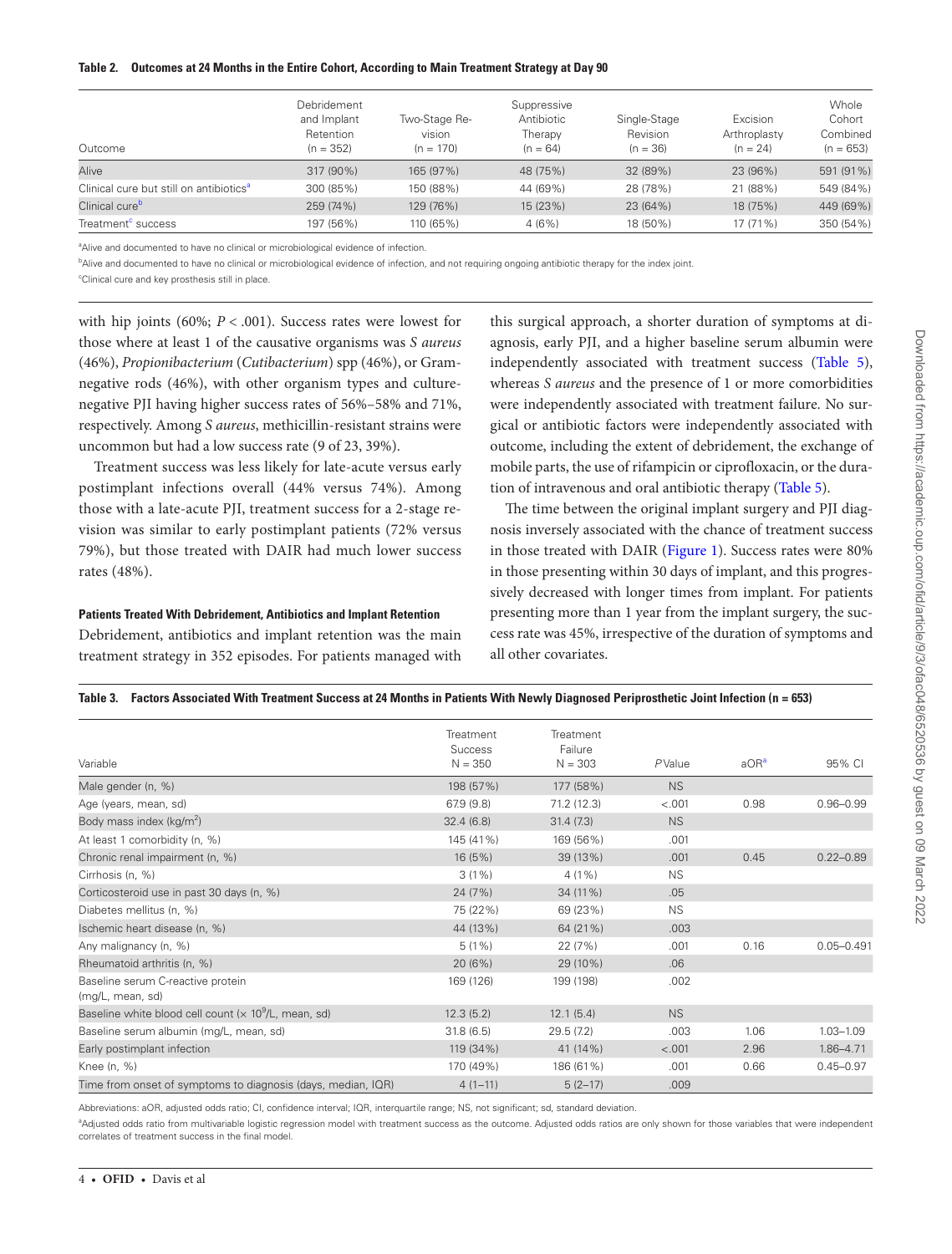#### <span id="page-4-0"></span>**Table 4. Treatment Success at 24 Months According to Index Joint, Causative Organism, Timing of Presentation, and Main Management Strategy (n = 653)**

| Category                        | Variable                          | <b>Treatment Success</b> | Denominator    | Proportion [95% CI]        |
|---------------------------------|-----------------------------------|--------------------------|----------------|----------------------------|
| <b>Index Joint</b>              | Knee                              | 170                      | 356            | 48% <sup>a</sup> [42%-53%] |
|                                 | Hip                               | 162                      | 269            | 60% <sup>a</sup> [54%-66%] |
|                                 | Shoulder                          | 13                       | 21             | 62% [38%-82%]              |
|                                 | Elbow                             | 3                        | 5              | 60% [14%-95%]              |
|                                 | Ankle                             | $\overline{2}$           | $\overline{2}$ | 100% [16%-100%]            |
| Causative Organism <sup>b</sup> | Staphylococcus aureus             | 122                      | 264            | 46% [40%-52%]              |
|                                 | CoNS                              | 81                       | 145            | 56% [47%-64%]              |
|                                 | Streptococci                      | 84                       | 144            | 58% [50%-66%]              |
|                                 | Enterococci                       | 24                       | 43             | 56% [40%-71%]              |
|                                 | Cutibacterium                     | 13                       | 28             | 46% [28%-66%]              |
|                                 | <b>GNR</b>                        | 46                       | 100            | 46% [36%-56%]              |
|                                 | Polymicrobial                     | 82                       | 144            | 57% [48%-65%]              |
|                                 | Culture negative                  | 44                       | 62             | 71% [58%-81%]              |
| <b>Category of Infection</b>    | Early postoperative               | 119                      | 160            | 74% [67%-81%]              |
|                                 | Late acute                        | 132                      | 267            | 49% [43%-56%]              |
|                                 | Chronic                           | 63                       | 142            | 44% [36%-53%]              |
|                                 | Not classifiable                  | 36                       | 84             | 43% [32%-54%]              |
| <b>Main Treatment Strategy</b>  | Debridement and implant retention | 197                      | 352            | 56% [51%-62%]              |
|                                 | Two-stage revision                | 110                      | 170            | 65% [58%-73%]              |
|                                 | Suppressive antibiotic therapy    | $\overline{4}$           | 64             | 6% [2%-15%]                |
|                                 | Single-stage revision             | 18                       | 36             | 50% [29%-59%]              |
|                                 | Excision arthroplasty             | 17                       | 24             | 71% [49%-87%]              |

Abbreviations: CoNS, coagulase-negative staphylococci; GNR, Gram-negative rod.

<span id="page-4-1"></span><sup>a</sup>P < .001 for treatment success of hip versus knee joint using χ2 test; odds ratio = 1.78 for treatment success in hips compared with knee.

<span id="page-4-2"></span><sup>b</sup>Not mutually exclusive.

Of those treated with DAIR, rifampicin was used in 176 episodes (51%), in 154 of 254 (61%), where 1 or more causative organisms was a Gram-positive coccus, and in 143 of 192 (75%) of those where at least 1 causative organism was a *Staphylococcus*. Of the entire cohort reported in this paper, rifampicin was used in 255 episodes. Of these, at least 1 adverse event attributable to rifampicin was reported in 68 (26%), and rifampicin was ceased as a result in 36 of these (54%). Of those reporting an adverse event, the most common was nausea/dyspepsia (61%), followed by raised liver enzymes (11%), diarrhea (8%), rash (8%), and drug fever (7%). Treatment success was no different in those treated with rifampicin versus those who were not  $(OR = 1.15;$ 95% CI, 0.82–1.61), including when the analysis is restricted to those with Gram-positive infections (OR = 1.25; 95% CI, 0.85–1.85), staphylococcal infections (OR = 1.33; 95% CI, 0.84– 2.08), and those with staphylococcal infections who received at least 14 days of rifampicin (OR = 1.29; 95% CI, 0.73–2.27) (see [Supplementary Table 1\)](http://academic.oup.com/ofid/article-lookup/doi/10.1093/ofid/ofac048#supplementary-data).

#### **Patients Treated With 2-Stage Revision Arthroplasty**

Two-stage revision arthroplasty was the main management strategy in 170 episodes. Of these 170, 165 (97%) were alive after 24 months of follow up, 129 (76%) met the definition for clinical cure, and 110 (65%) met the definition of treatment success. The median interval between the first stage and the implantation of the destination prosthesis was 91 days (IQR, 70–135 days).

In patients managed with 2-stage revision, treatment success was higher for early postimplant (79%) and late-acute (72%) presentations than in chronic PJI (56%; *P* = .04), and the only factor that was associated with treatment success was whether antibiotics were continued until the second stage ( $[OR = 0.35;$ 95% CI, 0.15–0.78] favoring those who had an antibiotic-free interval) ([Table 6](#page-6-1)). Because this may be confounded by a prolonged or complicated treatment course, we also examined this outcome in the 69 patents where the interval between the stages was <90 days; the same direction of association was seen, although with a smaller effect size, and it was no longer statistically significant (OR = 0.48; 95% CI, 0.15–1.51; *P* = .21). None of the other patient-level, surgical, or medical treatment variables were associated with treatment success for 2-stage revision [\(Table 6\)](#page-6-1). Of the 170 episodes treated with 2-stage revision, 58 had initially been treated with DAIR (before day 7) and then proceeded to revision within the first 90 days. Treatment success was no different in those who progressed from DAIR (38 of 58, 65%) than those who did not (40 of 112, 64%).

## **Patients Treated With Other Management Strategies**

Single-stage revision was the main strategy in 36 episodes. The only independent predictors of treatment failure at 2 years in these patients were *S aureus* (OR for success = 0.10; 95% CI, 0.18–0.57;  $P = .01$ ) and a smaller drop in C-reactive protein over the first 90 days (OR =  $0.988$  per 1 mg/dL drop,  $P = .04$ ). Excision arthroplasty was the main strategy in 24 episodes. Of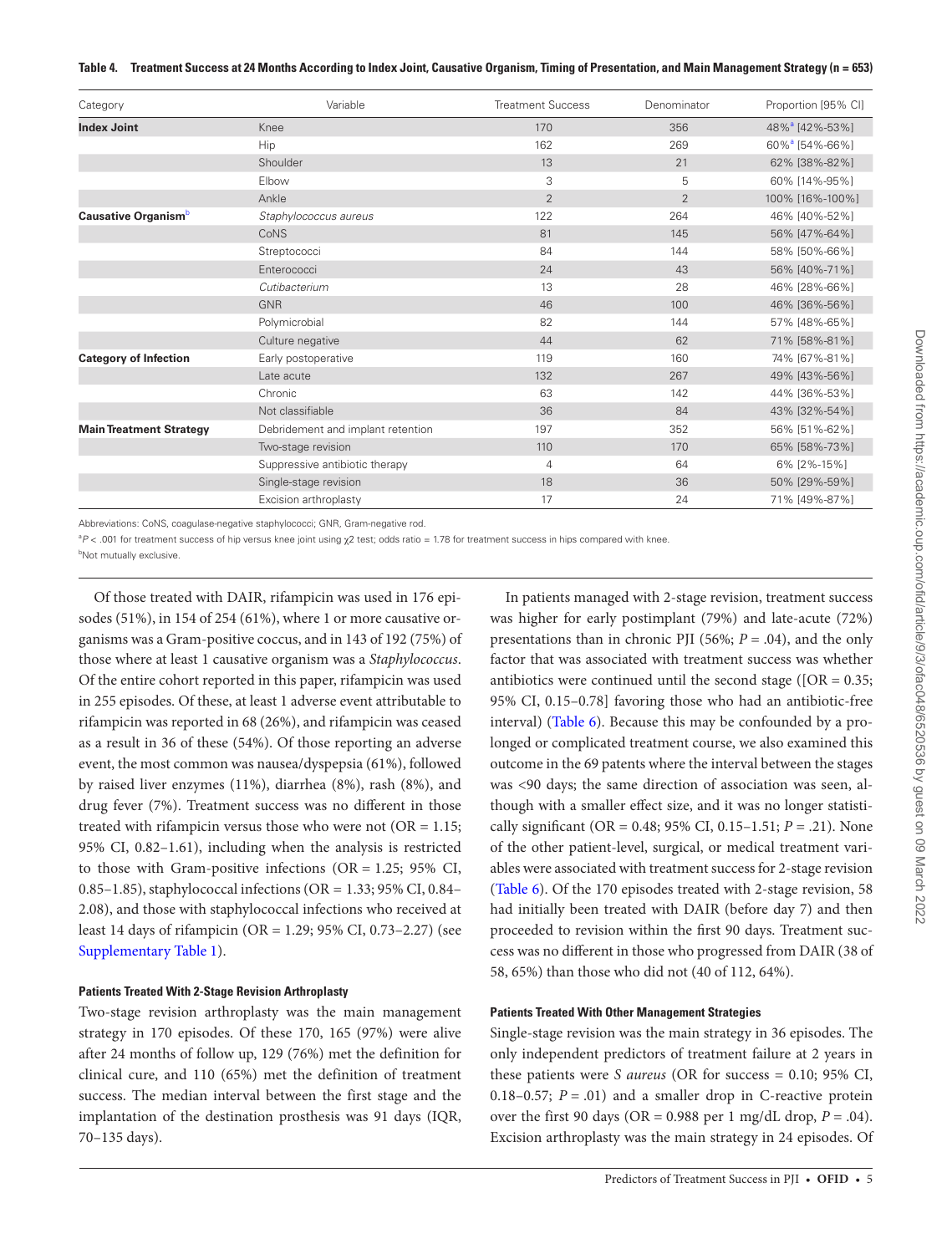<span id="page-5-0"></span>**Table 5. Factors Associated With Treatment Success in Patients With Periprosthetic Infection Managed With Debridement, Antibiotics and Implant Retention as the Main Management Strategy Within 90 Days of Diagnosis (n = 352)**

|                                              | OR Rx Success | 95% CI          | P       | aOR  | 95% CI         | $\overline{P}$ |
|----------------------------------------------|---------------|-----------------|---------|------|----------------|----------------|
| Age                                          | 0.988         | 0.968-1.008     | .259    |      |                |                |
| Presentation type (vs early)                 |               |                 |         |      |                |                |
| Late-acute ( $n = 163$ )                     | 0.26          | $0.15 - 0.46$   | < .001  |      |                |                |
| Chronic $(n = 44)$                           | 0.16          | $0.07 - 0.35$   | < .001  |      |                |                |
| Early presentation type (vs all others)      | 4.26          | $2.47 - 7.36$   | $-.001$ | 2.99 | $1.57 - 5.71$  | .001           |
| Time post implant (months) <sup>a</sup>      | 0.987         | 0.982-0.992     | < .001  |      |                |                |
| Duration of Sx (days)                        | 0.984         | 0.970-0.997     | .02     |      |                |                |
| Symptom duration <21 days                    | 3.34          | $1.45 - 7.69$   | .005    | 6.32 | $2.01 - 19.49$ | .001           |
| Symptom duration <7 days                     | 1.71          | $1.01 - 2.89$   | .03     |      |                |                |
| Extensive debridement                        | 1.45          | $0.70 - 1.88$   | .592    |      |                |                |
| Change of liners                             | 1.07          | $0.63 - 1.80$   | .808    |      |                |                |
| Staphylococcus aureus vs all others          | 0.49          | $0.32 - 0.77$   | .002    | 0.39 | $0.22 - 0.68$  | .001           |
| Knee vs all others                           | 0.41          | $0.26 - 0.66$   | < .001  |      |                |                |
| Duration of IV ABs                           | 0.99          | $0.97 - 1.00$   | .109    |      |                |                |
| Duration of PO ABs                           | 1.004         | 0.993-1015      | .474    |      |                |                |
| Received rifampicin                          | 1.10          | $0.71 - 1.71$   | .67     |      |                |                |
| Received rifampicin if Gram positive         | 1.25          | $0.85 - 1.85$   | .55     |      |                |                |
| Received ciprofloxacin                       | 1.01          | $0.65 - 1.57$   | .96     |      |                |                |
| Received ciprofloxacin if Gram negative      | 1.49          | $0.42 - 5.24$   | .54     |      |                |                |
| Body mass index ( $kg/m2$ )                  | 1.02          | $0.99 - 1.05$   | .234    |      |                |                |
| At least 1 comorbidity                       | 0.43          | $0.27 - 0.67$   | $-.001$ | 0.44 | $0.24 - 0.76$  | .003           |
| <b>Baseline CRP</b>                          | 0.997         | $0.995 - 0.999$ | < .001  |      |                |                |
| Baseline CRP > 100                           | 0.49          | $0.29 - 0.82$   | .007    |      |                |                |
| Decreasein CRP baseline to day 90 (absolute) | 0.997         | 0.994-0.999     | .007    |      |                |                |
| Decreasein CRP baseline to day 90 (%)        | 1.005         |                 | .232    |      |                |                |
| Decrease in CRP by ≥50% (%)                  | 1.62          | $0.48 - 5.49$   | .434    |      |                |                |
| Baseline albumin                             | 1.05          | $1.01 - 1.09$   | .007    | 1.05 | 1.006-1.095    | .008           |
|                                              |               |                 |         |      |                |                |

Bold values denote statistically significant in multivariable model

<span id="page-5-1"></span>Abbreviations: Abs, antibiotics; aOR, adjusted odds ratio; CI, confidence interval; CRP, C-reactive protein; IV, intravenous; OR, odds ratio; PO, by mouth; Rx, prescription; Sx, symptom. <sup>a</sup>Not included in multivariable model, as strongly colinear with presentation type.

these, 17 (71%) met the definition of clinical cure at 24 months. Long-term suppressive antibiotic therapy without curative intent was the primary strategy in 64 patients; 44 of these (75%) were alive and with no clinical or microbiological signs of infection after 24 months of follow up.

## **DISCUSSION**

In this large prospective cohort of patients with new prosthetic joint infections, 84% of patients were alive and free of symptoms after 24 months, but the overall treatment success rate was only 54%. The main baseline characteristics independently associated with treatment success were nonmodifiable variables including the index joint (hips being better than knees), age of the implant (early PJIs better than late), causative organism, patient age, and absence of selected comorbidities.

The most common management strategy was DAIR, and contrary to expectation, surgical and antibiotic treatment factors were not associated with treatment success in these patients, suggesting that baseline patient characteristics and overall management strategy were the most important factors influencing success. These data support a shared decision-making process

involving interdisciplinary discussions between infectious diseases physicians and treating orthopedic surgeons for every patient, before making a definitive management plan.

A key finding is poor treatment success in late-acute PJI, particularly those managed with DAIR. Late-acute PJI, often considered to be synonymous with "acute hematogenous PJI", are the most common PJI presentation type in this cohort. The mainstay of treatment in late-acute PJIs is DAIR [[13](#page-7-11)]. Due to a short duration of symptoms in an otherwise well fixed joint replacement, it is traditionally assumed that there is no established biofilm at the bone-prosthesis interface and that prosthesis removal is thus not necessary for cure. However, it is likely that late-acute presentations are a heterogeneous group that encompass patients with recent bacteremic seeding of a well fixed prosthesis as well as a subset of chronic infections with established biofilm, but with few long-term symptoms and a recent acute flare. Despite being the common approach in our setting, our data are in accordance with other smaller studies of late-acute PJI, which describe treatment success in 42% in those with *S aureus* infections [\[16\]](#page-7-14), and 58% [\[17\]](#page-7-15) and 38% [[18](#page-7-16)] in those knee infections regardless of causative organism.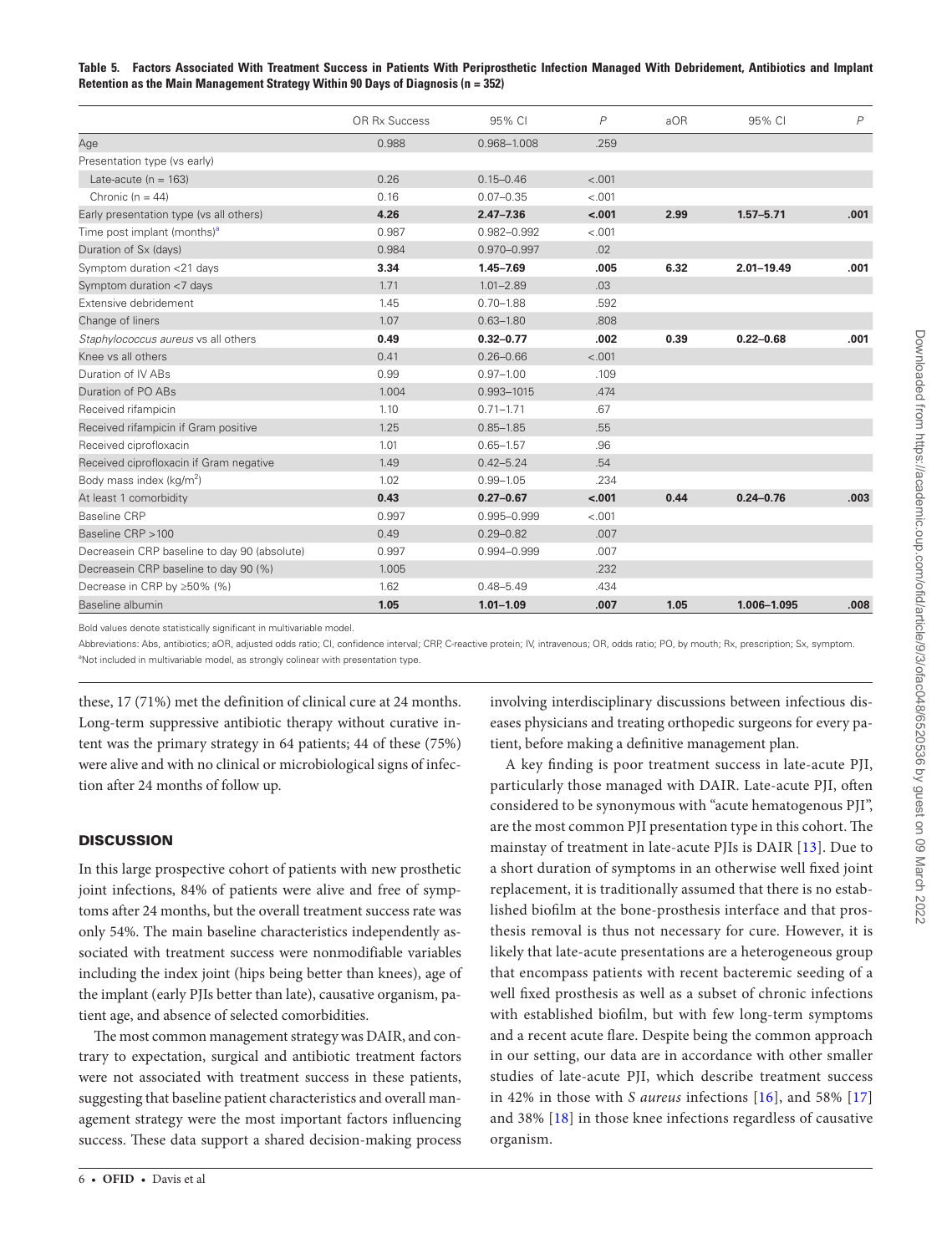

<span id="page-6-0"></span>Figure 1. Treatment success versus time from implant to diagnosis in patients with prosthetic joint infection treated with debridement, antibiotics, and implant retention. The y-axis is proportion of participants in each category experiencing treatment success (clinical cure with key prosthesis retained) after 24 months of follow up. The x-axis is time from original implant of the prosthesis to diagnosis of the periprosthetic joint infection.

The main implication of low success rates in late-acute PJI managed with DAIR is that revision arthroplasty (single- or 2-stage) may be the preferable management strategy in patients with late-acute PJI. In contrast, DAIR should be reserved for carefully selected patients with early PJI. In Australia and New Zealand, a transition to revision arthroplasty rather than DAIR for late-acute presentations would represent a major shift in current practice and should be informed by properly

#### <span id="page-6-1"></span>**Table 6. Factors Associated Treatment Success in Patients With Periprosthetic Infection Managed With Two-Stage Revision Arthroplasty (n = 170)**

| Variable                                                       | OR Rx Success | 95% CI          | $\overline{P}$ |
|----------------------------------------------------------------|---------------|-----------------|----------------|
| Age                                                            | 0.971         | 0.934-1.000     | .13            |
| Presentation type (vs early)                                   |               |                 |                |
| Late acute                                                     | 0.95          | $0.31 - 2.85$   | .92            |
| Chronic                                                        | 0.46          | $0.16 - 1.31$   | .14            |
| Early presentation type (vs all others)                        | 1.84          | $0.69 - 4.91$   | .22            |
| Duration of symptoms (days)                                    | 0.999         | 0.998-1.001     | .96            |
| Symptom duration <21 days                                      | 1.32          | $0.65 - 2.68$   | .45            |
| Symptom duration <7 days                                       | 1.77          | $0.91 - 3.41$   | .09            |
| 2-stage interval                                               | 0.998         | 0.993-1.002     | .29            |
| 2-stage interval <90 days                                      | 1.61          | $0.81 - 3.18$   | .17            |
| Antibiotics continued until 2nd stage                          | 0.35          | $0.15 - 0.78$   | .01            |
| Antibiotic-impregnated spacer                                  | 1.28          | $0.65 - 2.63$   | .49            |
| Staphylococcus aureus vs all other organisms                   | 1.07          | $0.54 - 2.10$   | .85            |
| Knee vs all other joints                                       | 0.75          | $0.38 - 1.45$   | .40            |
| Duration of IV antibiotics (days)                              | 1.009         | $0.97 - 1.00$   | .26            |
| Duration of PO antibiotics (days)                              | 0.985         | 0.970-1.001     | .07            |
| Received rifampicin                                            | 0.74          | $0.32 - 1.69$   | .47            |
| Body mass index ( $kg/m2$ )                                    | 0.98          | 0.936-1.041     | .45            |
| At least 1 comorbidity                                         | 1.14          | $0.541 - 1.916$ | .69            |
| Baseline serum C-reactive protein                              | 0.998         | 0.996-1.008     | .20            |
| Baseline serum C-reactive protein >100                         | 0.72          | $0.65 - 1.40$   | .36            |
| Drop in serum C-reactive protein baseline to day 90 (absolute) | 1.00          | 0.997-1.003     | .82            |
| Drop in serum C-reactive protein by ≥50% vs not                | 1.46          | $0.48 - 5.49$   | .47            |
| Baseline serum albumin (mg/dL)                                 | 1.00          | 0.960-1.062     | .88            |

Abbreviations: Abs, antibiotics; CI, confidence interval; IV, intravenous; OR, odds ratio; PO, by mouth; Rx, prescription; Sx, symptom.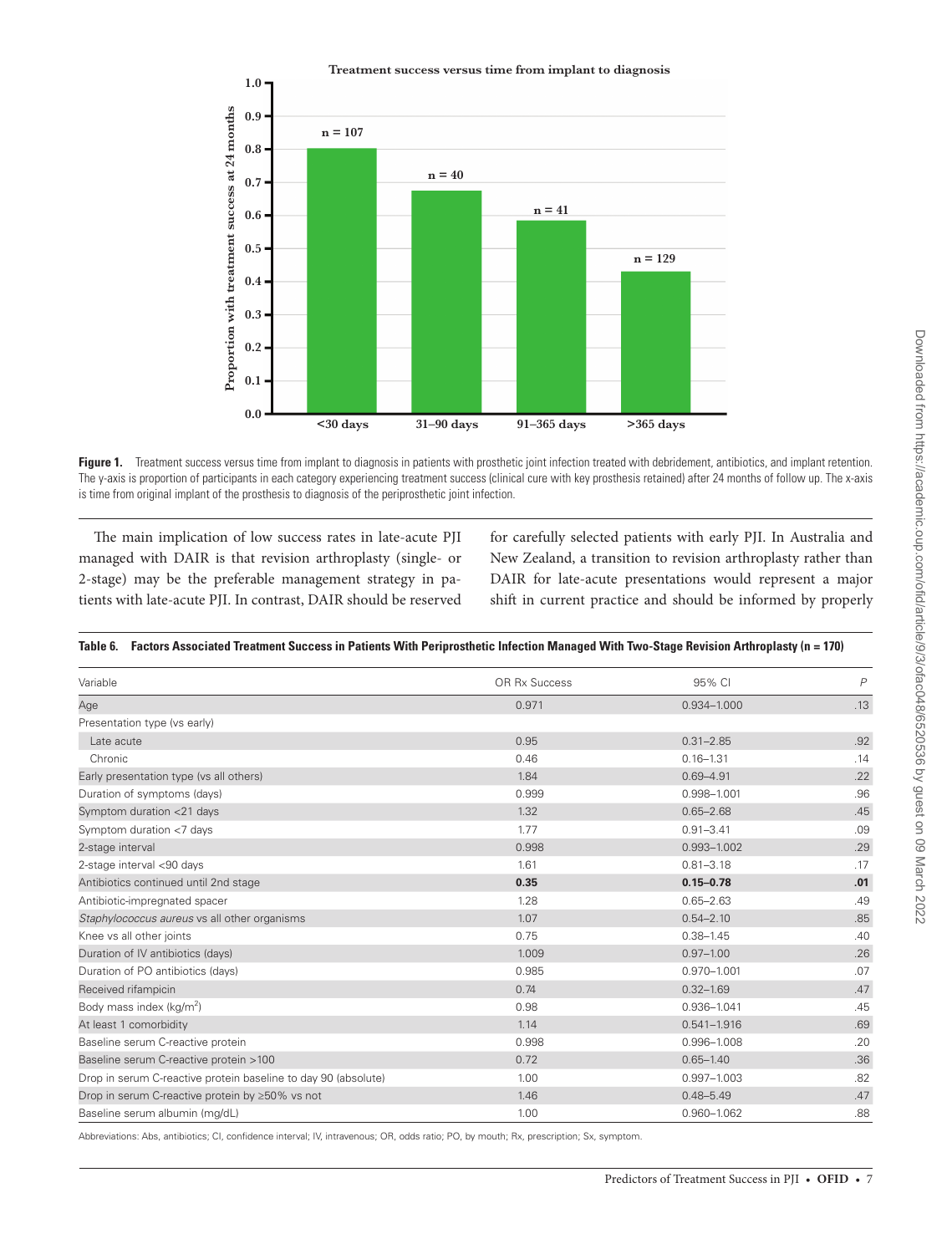# designed randomized controlled trials before guidelines should be changed.

The overall success rates we report in this study appear low compared with some other published studies (eg, 84% in a single-center study of 67 knee PJIs [\[19](#page-7-17)] and 72% in a singlecenter study of 72 late-acute knee PJIs [\[20\]](#page-8-0)). There are several likely explanations for this. First, our definition of success was strict and patient-centered; participants who died from any cause within the 24-month follow-up were counted as a lack of treatment success, regardless of the cause of death. Second, this was a "real-world" study, which included a range of hospital types, including tertiary referral hospitals as well as smaller general hospitals. Many other published studies come from regional referral centers that specialize in prosthetic joint infection [\[21](#page-8-1)[–23\]](#page-8-2). Finally, we reported outcomes at 24 months of follow up, whereas some other studies have shorter follow-up periods [[24\]](#page-8-3). Furthermore, there is a wide range of reported success rates in the literature, and the success rates we report fall within this range. In a systematic review of 1266 patients treated with DAIR across 33 observational studies, the reported pooled success rate was 57% (range, 18% to 100%) [[24\]](#page-8-3), compared with 56% in the present study.

The finding that rifampicin is not associated with treatment success differs from that of the original small randomized controlled trial (RCT), which addressed this question [[25\]](#page-8-4) but is in accordance with a subsequent larger RCT [[26\]](#page-8-5) and a recent meta-analysis [\[27](#page-8-6)]. There is substantial in vitro and animal data supporting the role of rifampicin, but the clinical evidence is conflicting. Despite this, rifampicin is strongly recommended in treatment guidelines for those with Gram-positive PJI treated with DAIR [\[14](#page-7-12)]. Taken together with this previous evidence, the results of the PIANO study support the need for a large RCT to definitively settle this question.

Our study has some limitations. It is not an RCT, and thus the observed associations may not be directly causative. However, it is among the largest published prospective studies of PJI and included sites from all major regions in Australia and New Zealand. Given that all of our sites were in Australia or New Zealand, these findings may not be generalizable to all parts of the world. The small number of single-stage revisions did not allow us to compare outcomes with other treatment approaches.

## CONCLUSIONS

In conclusion, treatment success in PJI relates mainly to nonmodifiable patient and infection factors, rather than to surgical or antibiotic management. Matching an individual patient to an appropriate surgical management strategy is a key decision point for treating clinicians. For patients with late-acute PJI, DAIR has a low chance of treatment success. Randomized controlled trials are needed to determine the role of rifampicin and the optimal surgical strategy for late-acute PJI.

## Acknowledgments

We thank the Australasian Society for Infectious Diseases (ASID) clinical research network for support in recruiting study sites.

*Author contributions.* J. S. D. and L. M. conceived of the project and wrote the protocol. J. S. D., L. M., and D. L. P. obtained funding. J. S. D. and L. M. contributed to data analysis. J. S. D. and L. M. drafted the initial manuscript. J. S. D. and L. M. have independently verified the underlying data and data analyses. All authors contributed to study design and final protocol, recruited patients, collected data, and contributed to the review and editing of manuscript.

*Disclaimer.* The funders did not have a role in study design, data collection or analysis, writing the manuscript, or the decision to publish it.

*Financial support.* This work was supported by seed funding from Hereaus Medical, and the John Hunter Hospital private practice trust fund.

*Potential conflicts of interest.* All authors: No reported conflicts of interest. All authors have submitted the ICMJE Form for Disclosure of Potential Conflicts of Interest.

#### **References**

- <span id="page-7-0"></span>1. Ong KL, Kurtz SM, Lau E, et al. Prosthetic joint infection risk after total hip arthroplasty in the Medicare population. J Arthroplasty **2009**; 24(6 Suppl):105–9.
- <span id="page-7-1"></span>2. Kurtz SM, Ong KL, Lau E, et al. Prosthetic joint infection risk after TKA in the Medicare population. Clin Orthop Relat Res **2010**; 468:52–6.
- <span id="page-7-2"></span>3. Knebel C, Menzemer J, Pohlig F, et al. Peri-prosthetic joint infection of the knee causes high levels of psychosocial distress: a prospective cohort study. Surg Infect (Larchmt) **2020**; 21:877–83.
- <span id="page-7-3"></span>4. Wildeman P, Rolfson O, Soderquist B, et al. What are the long-term outcomes of mortality, quality of life, and hip function after prosthetic joint infection of the hip? A 10-year follow-up from Sweden. Clin Orthop Relat Res **2021**; 479:2203–13.
- <span id="page-7-4"></span>5. Kurtz SM, Lau E, Watson H, et al. Economic burden of periprosthetic joint infection in the United States. J Arthroplasty **2012**; 27(8 Suppl):61–5.e1.
- <span id="page-7-5"></span>6. Peel TN, Dowsey MM, Buising KL, et al. Cost analysis of debridement and retention for management of prosthetic joint infection. Clin Microbiol Infect **2013**; 19:181–6.
- <span id="page-7-6"></span>7. Argenson JN, Arndt M, Babis G, et al. Hip and knee section, treatment, debridement and retention of implant: Proceedings of International Consensus on Orthopedic Infections. J Arthroplasty **2019**; 34:S399–419.
- 8. Chotanaphuti T, Courtney PM, Fram B, et al. Hip and knee section, treatment, algorithm: proceedings of International Consensus on Orthopedic Infections. J Arthroplasty **2019**; 34:S393–7.
- <span id="page-7-7"></span>9. Osmon DR, Berbari EF, Berendt AR, et al. Executive summary: diagnosis and management of prosthetic joint infection: clinical practice guidelines by the Infectious Diseases Society of America. Clin Infect Dis **2013**; 56:1–10.
- <span id="page-7-8"></span>10. Parvizi J, Gehrke T, Mont MA, Callaghan JJ. Introduction: Proceedings of International Consensus on Orthopedic Infections. J Arthroplasty **2019**; 34:S1–2.
- <span id="page-7-9"></span>11. Tsang SJ, Ting J, Simpson A, Gaston P. Outcomes following debridement, antibiotics and implant retention in the management of periprosthetic infections of the hip: a review of cohort studies. Bone Jt J **2017**; 99-B:1458–66.
- <span id="page-7-10"></span>12. Kunutsor SK, Beswick AD, Whitehouse MR, Wylde V, Blom AW. Debridement, antibiotics and implant retention for periprosthetic joint infections: a systematic review and meta-analysis of treatment outcomes. J Infect **2018**; 77:479–88.
- <span id="page-7-11"></span>13. Manning L, Metcalf S, Clark B, et al. Clinical characteristics, etiology, and initial management strategy of newly diagnosed periprosthetic joint infection: a multicenter, prospective observational cohort study of 783 patients. Open Forum Infect Dis **2020**; 7:ofaa068.
- <span id="page-7-12"></span>14. Osmon DR, Berbari EF, Berendt AR, et al. Diagnosis and management of prosthetic joint infection: clinical practice guidelines by the Infectious Diseases Society of America. Clin Infect Dis **2013**; 56:e1–25.
- <span id="page-7-13"></span>15. Diaz-Ledezma C, Higuera CA, Parvizi J. Success after treatment of periprosthetic joint infection: a Delphi-based international multidisciplinary consensus. Clin Orthop Relat Res **2013**; 471:2374–82.
- <span id="page-7-14"></span>16. Rodriguez D, Pigrau C, Euba G, et al. Acute haematogenous prosthetic joint infection: prospective evaluation of medical and surgical management. Clin Microbiol Infect **2010**; 16:1789–95.
- <span id="page-7-15"></span>17. Iza K, Foruria X, Moreta J, et al. DAIR (debridement, antibiotics and implant retention) less effective in hematogenous total knee arthroplasty infections. J Orthop Surg Res **2019**; 14:278.
- <span id="page-7-16"></span>18. Zhu MF, Kim K, Cavadino A, et al. Success rates of debridement, antibiotics, and implant retention in 230 infected total knee arthroplasties: implications for classification of periprosthetic joint infection. J Arthroplasty **2021**; 36:305–10.e1.
- <span id="page-7-17"></span>19. Ottesen CS, Troelsen A, Sandholdt H, Jacobsen S, Husted H, Gromov K. Acceptable success rate in patients with periprosthetic knee joint infection